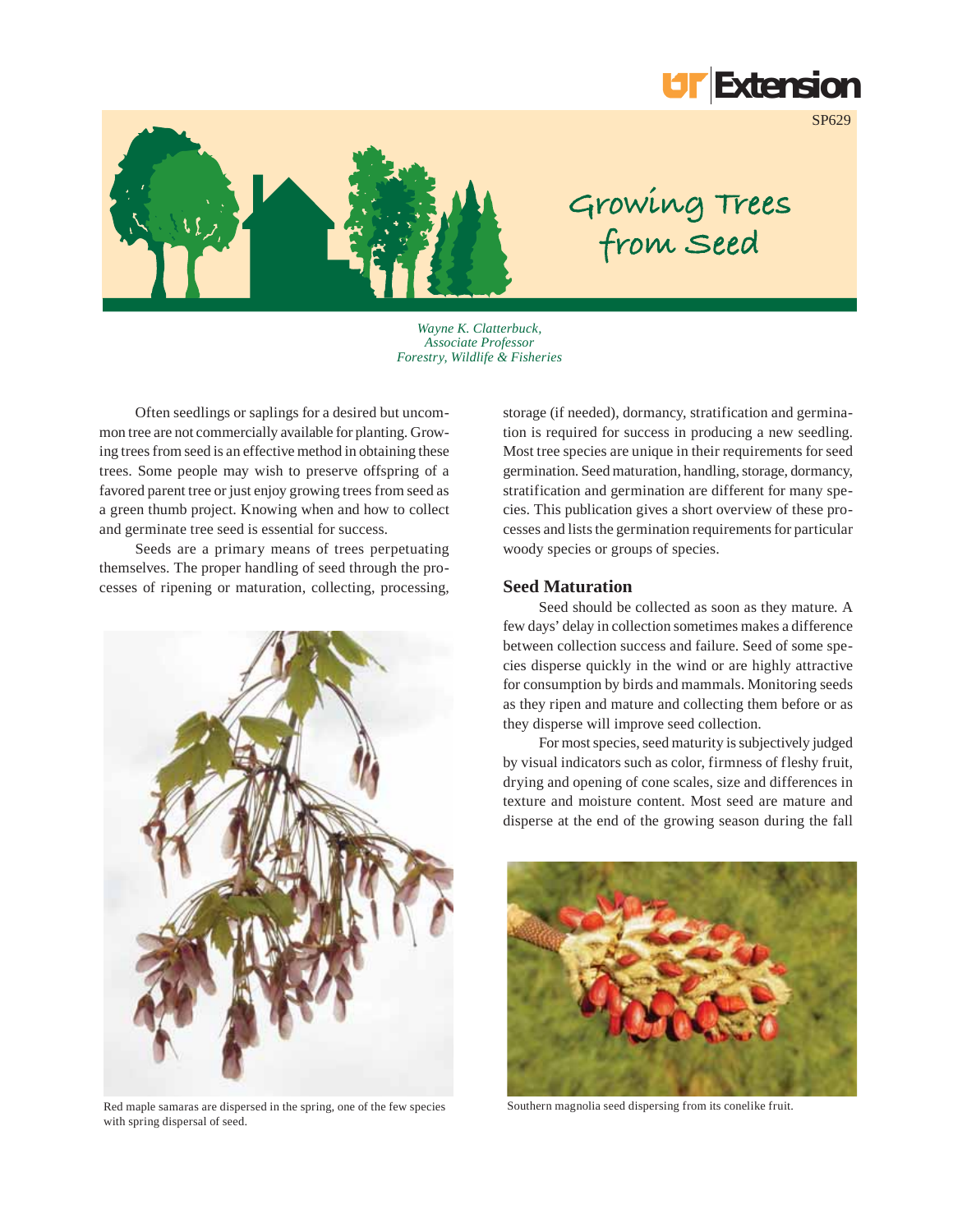and early winter months after flowering in the spring. A few exceptions to seed dispersal in the fall are red and silver maple, most elms and river birch. The seed of these species mature and are dispersed in the spring and early summer. Changing color is usually a good indication of maturity. Seed color becomes duller, often turning light to dark brown as moisture content of the seed declines. Ripeness or texture (softening) of fleshy fruits is another indicator of maturity.

## **Seed Processing**

Most seed contain some type of physical structures that must be removed before seeds are stored or planted. Seeds must be extracted from the pine, spruce, hemlock or fir cones; yellow-poplar, pine and maple seeds are usually dewinged; husks are removed from hickory and walnut seeds; fleshy fruits are usually softened, chopped and rinsed with water (macerated) to obtain the seed; and legume pods (black locust, honeylocust, redbud, yellowwood) are broken to remove the seed.

Fleshy fruits such as berries (persimmon and mulberry), drupes or stone fruits (dogwood, magnolia and cherry) and pomes (crabapple, pear and hawthorn) are some of the most difficult seeds to extract. Processing usually involves macerating the flesh, separating the seeds through the abundant use of water and different sizes of screens, and then drying. Processing should begin as soon as seed are collected. Seed can be damaged if the fruits begin to ferment.

# **Pre-Storage Care**

The seeds of most woody species can be classified into three groups for pre-storage care: (1) seeds that must be dried for extraction and storage (sweetgum, sycamore, yellow-poplar, ash, red maple), (2) seeds that must be kept moist for storage (recalcitrant seeds such as oak and buckeye) and (3) seeds that must be kept moist for extraction, then dried for storage (seeds with fleshy fruits such as holly, dogwood, plum and eastern redcedar) (Bonner, 1992). A fourth group of seeds can either be stored overwinter under moist conditions or planted in the fall directly after seed collection (hickories, white oak, walnut).

Most seeds should be stored overwinter at low moisture content (5 to 10 percent) and at cool temperatures (34 to 40 degrees F). However, the recalcitrant group can only be stored at high moisture contents. Once dried, they cannot be rehydrated, or they will not germinate. Likewise, if seeds with high moisture contents are frozen, the ice crystals disrupt the cellular tissue of the seed, causing it to die. Thus, recalcitrant seeds are stored best at high moisture contents and temperatures just above freezing  $\approx$  32 degrees F) in polyethylene bags of about 4 mils wall thickness. Thinner bags allow water vapor loss, which dries the seeds. Thicker bags inhibit gas exchange needed for respiration. Seeds should be kept moist, but not in standing water within the bag. Household refrigerators often have dehumidifiers that draw moisture from the seeds. Check bags periodically during storage and add water to the bag, if needed. Recalcitrant seeds can only be stored overwinter without sacrificing viability, while seeds at lower moisture contents can be stored for several years at low moisture contents and below-freezing temperatures.

Controlling moisture and temperature are essential in storage of seed. The rule-of thumb is if temperature in degrees F plus relative humidity in percent equals less than 100, then conditions are satisfactory for storage from fall extraction and cleaning until sowing in the spring. If longterm storage is necessary, then good cold-storage equipment is essential. Most large refrigeration systems have high humidities where seed may actually gain moisture. Thus, dried seeds should be kept in moisture-proof containers to prevent uptake of moisture from the atmosphere. Seeds kept at 5 to 10 percent moisture at subfreezing temperatures can be stored for many years.

#### **Dormancy**

Some seeds exhibit dormancy, defined as the inability for seed to germinate under favorable conditions, which must be addressed before the seed can germinate. There are three types of dormancy: internal, physical and a combination of internal and physical. *Internal dormancy* is associated with the failure of certain physiological processes to occur inside the seed. These seed should be stratified (see glossary for definition) in moist, cool (above freezing) conditions for a certain amount of time (varies by species, see attached table) to motivate internal processes to relieve this dormancy. Red oak, sugar maple and pines are examples of seed that exhibit internal dormancy.

With *physical dormancy*, the seed has some morphological condition, such as impermeability to moisture or gases or mechanical restrictions, which does not allow the seed to germinate. Usually scarifying or scratching the seedcoat to allow the seed to imbibe moisture suspends physical dormancy. Scarification could be by mechanical abrasion or by chemicals that break down or dissolve the seedcoat. Seeds eaten by wildlife are often scarified within their digestive system and then deposited. Most legumes have physical dormancy.

Seeds that exhibit *combined internal and physical dormancy* must be stratified as well as scarified. Dogwood, holly and cherry are common examples of species with combined dormancy.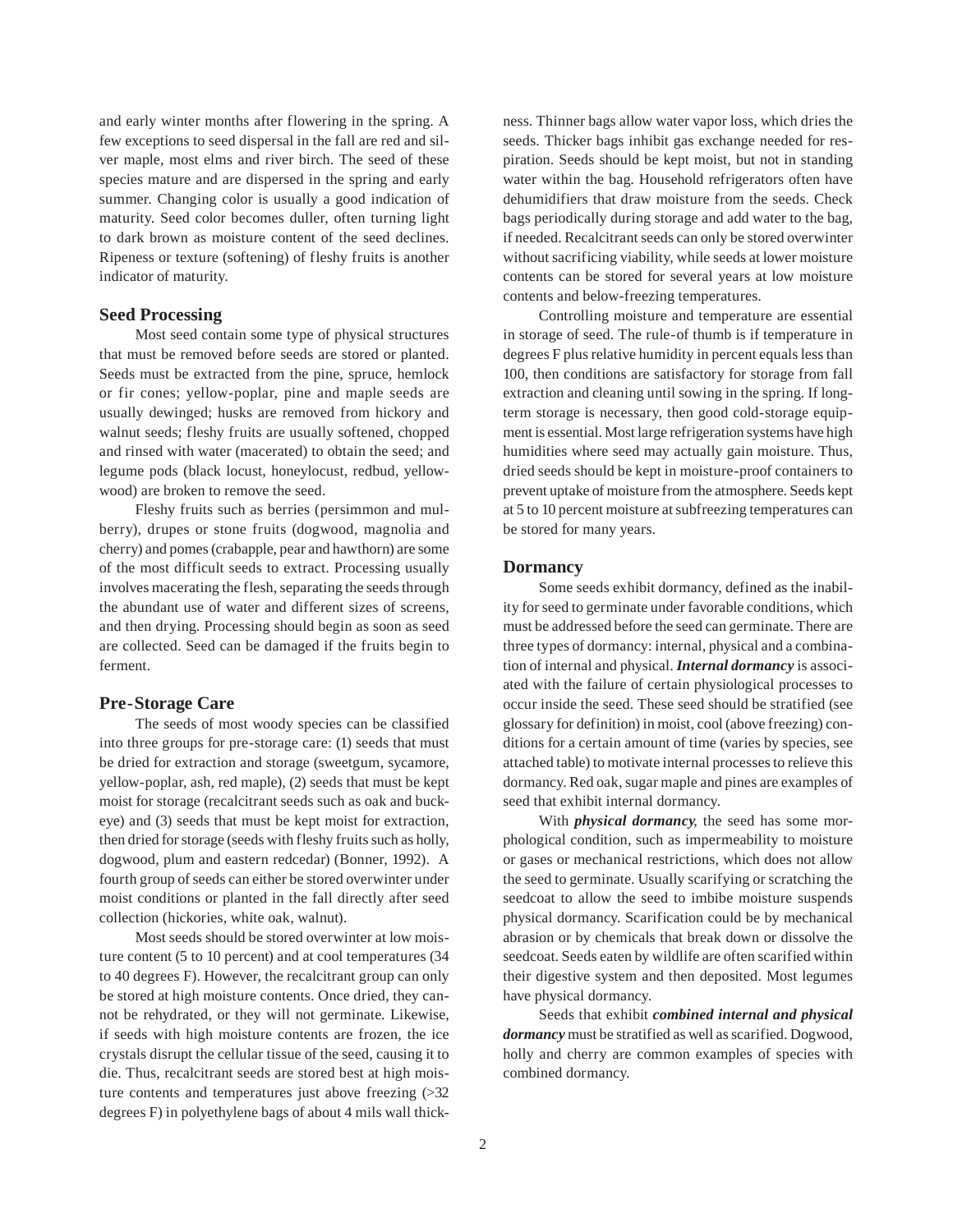# **Germination**

Once dormancy is alleviated, seeds are ready to germinate. Germination is probably the most critical stage during the life of a tree. If the tender germinant does not have the favorable moisture, temperature, soil and light conditions for further growth, the germinating seed dies. Less than 1 percent of all germinating seed survives to become a seedling in natural conditions. Excessively wet or excessively dry conditions, too much or not enough direct sunlight or too hot or too cold daily temperatures doom many germinating seeds.

With the overwinter storage of seed, conditions are simulated that the seed would encounter naturally. When seeds are dispersed in the fall, moisture content of the soil is low. The seed remains in a resting state (caused by dormancy) because the fall/winter ground environment is at low moisture and low temperatures. Rains during the spring increase the amount of soil moisture, allowing the seed to absorb moisture, thereby initiating a natural stratification. Once temperatures increase in late spring, conditions are fortuitous for seed germination.

Most seed naturally succumb due to fluctuating weather conditions during the winter and early spring. Usually only a few seed become seedlings. When seed are collected, stored, stratified or scarified and planted in the spring under more controlled conditions, more consistent germination and survival are achieved. Seeds can be planted in the fall, but with less consistency in survival.

Either fall sowing with untreated seed or spring sowing with stratified seed is used for hickories, walnut and white oak. Mulching and protection from rodents are necessary for fall sowing. Protection from rodents can be achieved by placing chicken wire over the soil that covers the seed. These seeds must maintain high moisture contents during the winter for germination in the spring. Storage of seed in polyethylene bags in cool (above freezing), moist conditions is recommended before spring planting.

Different species of tree seed germinate optimally under different light and temperature conditions. Some species prefer diurnal (fluctuating day and night) temperatures; some prefer the same temperature. Others germinate best in full light, no light or in sequences of light and dark. Refer to the *Seeds of Woody Plants in the United States,* USDA Agriculture Handbook 450 (1974) for these germination recommendations by species. Information about the collection and storage requirements of seed of many common tree species in Tennessee is given in the accompanying table.

Seed should be germinated in flats or pots and transferred to the field once germinants are large enough for transplanting. Seed also can be planted and germinated in the field. However, the environmental conditions are again less controlled and seed are more subject to external influences. When planting seed under field conditions, always plant more seed than needed to compensate for variability in germination and survival. Also plant a few seed in more controlled conditions so you can ascertain whether irregularities in germination are site- or weather-related or seed-related. Planting sites should have the soil prepared for growth of the new germinant. Other plants (herbaceous or woody competition) should be controlled.

#### **Summary**

Growing trees from seed can be a fulfilling experience if particular attention is given to the collection, processing, storage and germination requirements of seed. Scarification and/or stratification are required to alleviate seed dormancy. Seeds are living organisms and must be treated in the correct manner to ensure their germination and subsequent growth. The germination requirements of seed often vary by tree species. Thus, one must be familiar with the seed requirements of each species to be successful when growing trees from seed.

## **References**

- Bonner, F.T. 1992. **Hardwood seed.** In: Branan, J., Moorhead, D. comps. Proceedings: Southern Forest Nursery Association Conference; 1992 July 20-23; Pine Mountain, GA. Macon, GA: Georgia Forestry Commission and Southern Forest Nursery Association: 67-90.
- Bonner, F.T. 1984. **Glossary of seed germination terms for tree seed workers**. USDA Forest Service General Technical Report SO-49. New Orleans, LA: Southern Forest Experiment Station. 4 p.
- Bonner, F.T. and J.A. Vozzo. 1987. **Seed biology and technology of** *Quercus***.** USDA Forest Service General Technical Report SO-66. New Orleans, LA: Southern Forest Experiment Station. 21 p.
- Bonner, F.T.; J.A. Vozzo; W.W. Elam; S.B. Land, Jr. 1994. **Tree seed technology training course — instructor's manual.**  USDA Forest Service General Technical Report SO-106. Asheville, NC: Southern Research Station. 171 p.
- Schopmeyer, C.S. (coord.) 1974. **Seeds of Woody Plants in the United States.** Agriculture Handbook No. 450. USDA Forest Service, Washington, DC. 883 p.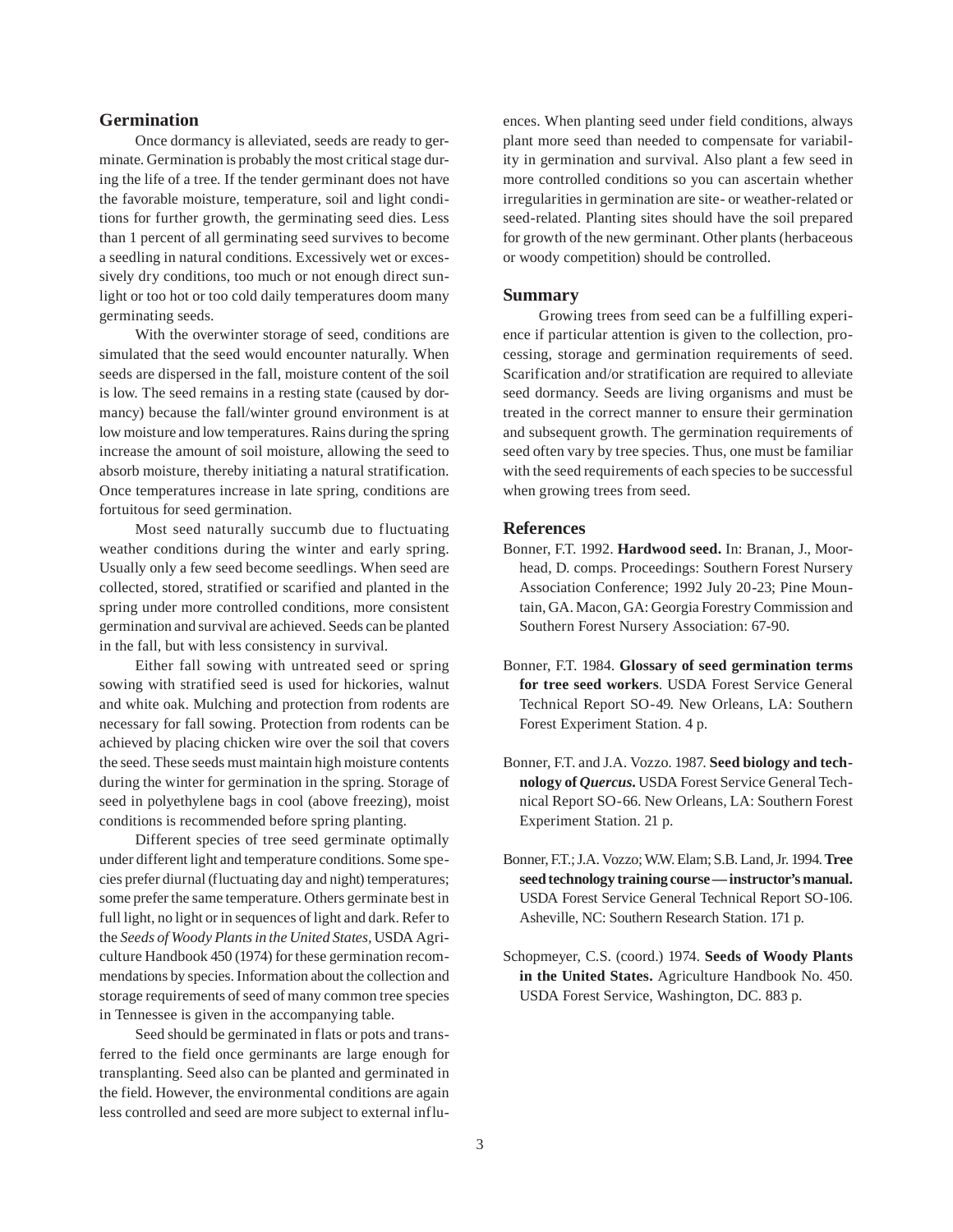| <b>Botanical Genus</b> | <b>Common Name</b> | <b>Type of Seed</b> | <b>Type of Dormancy</b> | <b>Storage</b><br><b>Conditions</b> | Cold<br><b>Stratification</b><br><b>Period</b> |
|------------------------|--------------------|---------------------|-------------------------|-------------------------------------|------------------------------------------------|
|                        |                    |                     |                         |                                     |                                                |
| Abies spp.             | firs               | Cone                | Internal                | Cool, Dry                           | 30 days                                        |
| Acer rubrum            | red maple          | Samara              | None                    | Cool, Dry                           | None                                           |
| Acer saccharinum       | silver maple       | Samara              | None                    | Cool, Moist                         | None                                           |
| Acer saccharum         | sugar maple        | Samara              | Internal                | Cool, Dry                           | 30 to 90 days                                  |
| Aesculus spp.          | buckeye            | Capsule             | Internal                | Cool, Moist                         | 120 days                                       |
| Albizia spp.           | mimosa             | Legume              | Physical                | Cool, Dry                           | None                                           |
| Alnus spp.             | alder              | Nut                 | Internal                | Cool, Dry                           | 30 to 60 days                                  |
| Amelanchier spp.       | serviceberry       | Pome                | Internal                | Cool, Dry                           | 60 to 120 days                                 |
| Asimina spp.           | pawpaw             | Berry               | Internal                | Cool, Dry                           | 60 days                                        |
| Betula spp.            | birch              | Winged nut          | None                    | Cool, Dry                           | None                                           |
| Carpinus spp.          | hornbeam           | Nutlet              | Internal                | Cool, Dry                           | 60 days                                        |
| Carya spp.             | hickory            | Nut                 | Internal                | Cool, Moist                         | 30 to 150 days                                 |
| Castanea spp.          | chestnut           | Nut                 | Internal                | Cool, Moist                         | 60 to 90 days                                  |
| Celtis spp.            | sugarberry         | Drupe               | Internal                | Cool, Dry                           | 60 to 90 days                                  |
| Cercis spp.            | redbud             | Legume              | Combined                | Cool, Dry                           | 30 to 60 days                                  |
| Chionanthus spp.       | fringetree         | Drupe               | Combined                | Cool, Dry                           | 60 days                                        |
| Cladrastis spp.        | yellowwood         | Legume              | Combined                | Cool, Dry                           | 30 days                                        |
| Cornus spp.            | dogwood            | Drupe               | Combined                | Cool, Dry                           | 120 days                                       |
| Corylus spp.           | American hazel     | Nut                 | Internal                | Cool, Moist                         | 90 to 120 days                                 |
| Cotinus spp.           | smoketree          | Drupe               | Combined                | Cool, Dry                           | 60 days                                        |
| Crataegus spp.         | hawthorn           | Pome                | Internal                | Cool, Dry                           | 120 days                                       |
| Diospyros spp.         | persimmon          | Berry               | Internal                | Cool, Dry                           | 60 to 90 days                                  |
| Fagus spp.             | beech              | Nut                 | Internal                | Cool, Moist                         | 90 days                                        |
| Fraxinus spp.          | green & white ash  | Samara              | Internal                | Cool, Dry                           | 60 to 90 days                                  |
| Gleditsia spp.         | honeylocust        | Legume              | Physical                | Cool, Dry                           | None                                           |
| Gymnocladus spp.       | KY coffeetree      | Legume              | Physical                | Cool, Dry                           | None                                           |
| Halesia spp.           | silverbell         | Drupe               | Internal                | Cool, Dry                           | 60 to 120 days                                 |
| <i>Hex</i> spp.        | holly              | Drupe               | Combined                | Cool, Dry                           | $60$ to 120 days                               |
| Juglans spp.           | walnut             | Nut                 | Internal                | Cool, Moist                         | 90 to 120 days                                 |
| Juniperus spp.         | juniper            | Berry               | Internal                | Cool, Dry                           | 30 to 120 days                                 |
| Koelreuteria spp.      | golden raintree    | Capsules            | Physical                | Cool, Dry                           | 60 days                                        |
| Liquidambar spp.       | sweetgum           | Ball-like capsule   | Shallow Internal        | Cool, Dry                           | 15 to 30 days                                  |
| Liriodendron spp.      | yellow-poplar      | Cone                | Internal                | Cool, Dry                           | 60 to 90 days                                  |
| Magnolia spp.          | magnolia           | Drupelike           | Internal                | Cool, Dry                           | 90 to 120 days                                 |
| Malus spp.             | crabapple          | Pome                | Internal                | Cool, Dry                           | 60 to 120 days                                 |
| Morus spp.             | mulberry           | Berry               | Internal                | Cool, Dry                           | 30 to 90 days                                  |
| Nyssa spp.             | blackgum           | Drupe               | Internal                | Cool, Dry                           | 30 to 60 days                                  |
| Ostrya spp.            | hophornbeam        | Nut                 | Internal                | Cool, Dry                           | 60 to 90 days                                  |
| Oxydendrum spp.        | sourwood           | Capsule             | None                    | Cool, Dry                           | None                                           |
| Picea spp.             | spruce             | Cone                | None                    | Cool, Dry                           | None                                           |

# **Type of Dormancy, Storage Conditions and Stratification Periods of Seed of Common Woody Species in Tennessee (Schopmeyer 1974).**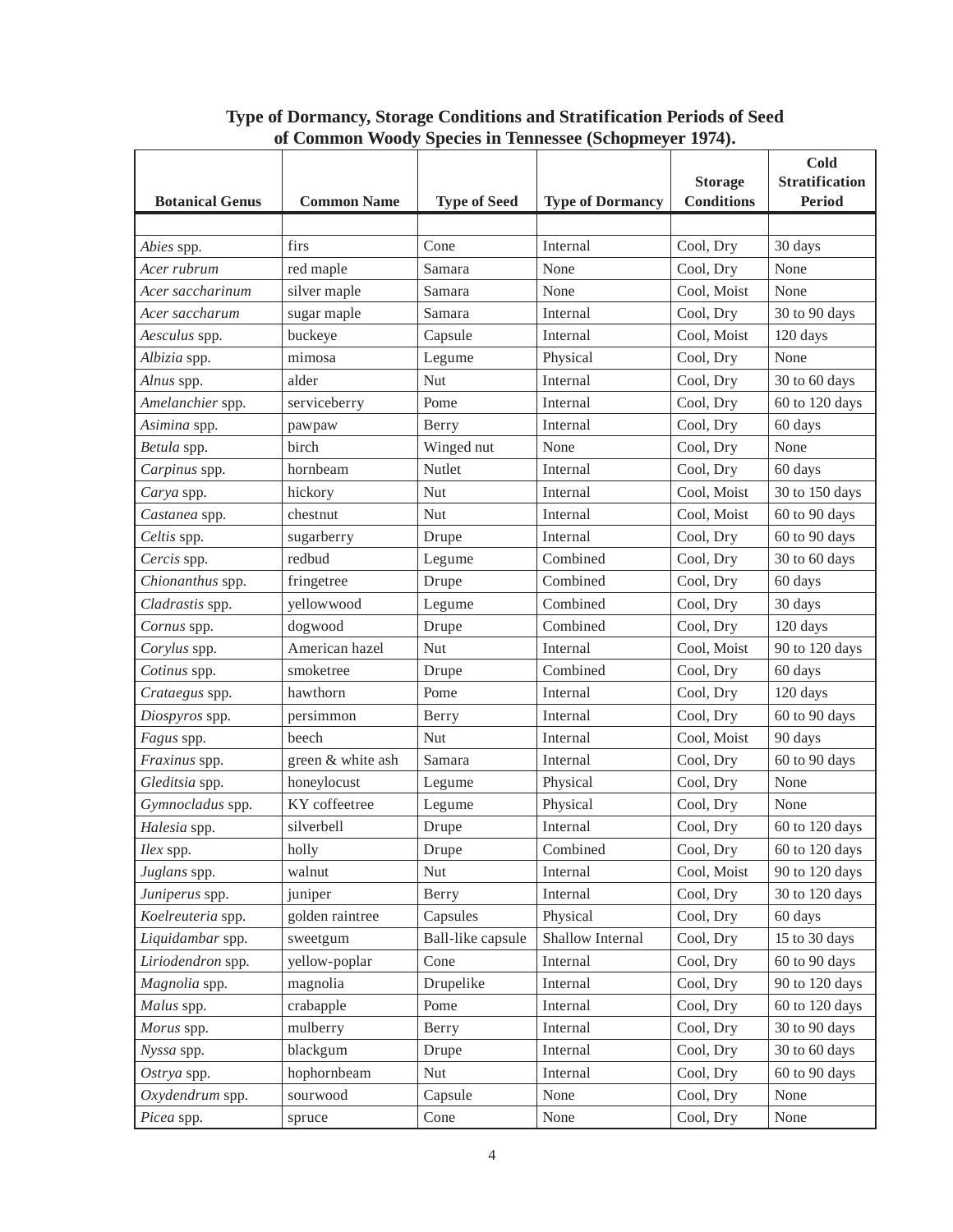| <b>Botanical Genus</b> | <b>Common Name</b> | <b>Type of Seed</b> | <b>Type of Dormancy</b> | <b>Storage</b><br><b>Conditions</b> | Cold<br><b>Stratification</b><br>Period |
|------------------------|--------------------|---------------------|-------------------------|-------------------------------------|-----------------------------------------|
| Pinus spp.             | pines              | Cone                | Internal                | Cool, Dry                           | 30 to 60 days                           |
| Platanus spp.          | sycamore           | Globular head       | None                    | Cool, Dry                           | None                                    |
| <i>Prunus</i> spp.     | black cherry       | Drupe               | Internal                | Cool, Dry                           | 120 days                                |
| Quercus spp.           | red oaks           | Nut/acorn           | Internal                | Cool, Moist                         | 60 to 90 days                           |
| Quercus spp.           | white oaks         | Nut/acorn           | None                    | Cool, Moist                         | None                                    |
| Robinia spp.           | black locust       | Legume              | Physical                | Cool, Dry                           | None                                    |
| Sassafras spp.         | sassafras          | Drupe               | Internal                | Cool, Dry                           | $120 \text{ days}$                      |
| Sorbus spp.            | mountain-ash       | Pome                | Internal                | Cool, Dry                           | 60 days                                 |
| Taxodium spp.          | baldcypress        | Globus cones        | Internal                | Cool, Dry                           | 90 days                                 |
| Tilia spp.             | linden             | Capsules            | Combined                | Cool, Dry                           | 90 days                                 |
| Tsuga spp.             | hemlock            | Cones               | Internal                | Cool, Dry                           | 30-120 days                             |
| Ulmus spp.             | elm                | Samara              | None                    | Cool, Dry                           | None                                    |

**Type of Dormancy, Storage Conditions and Stratification Periods of Seed of Common Woody Species in Tennessee (Schopmeyer 1974).**

#### **Glossary** (*adapted from* Bonner, 1984)

- **Dormancy.** A physiological state in which a seed predisposed to germinate does not, even in the presence of favorable environmental conditions.
- **Dormancy, Combined.** Dormancy as a result of two or more primary factors, such as seedcoat dormancy and embryo dormancy.
- **Dormancy, Internal.** Dormancy as a result of condition within the embryo: inhibiting substance, cotyledon influences, impermeable structures.
- **Dormancy, Physical.** Dormancy as a result of seedcoat conditions: impermeability to gases or moisture or mechanical restrictions.
- **Embryo.** The rudimentary plant within the seed.
- **Germination.** Resumption of active growth in an embryo which results in its emergence from the seed and development of those structures essential to plant development.
- **Maturity.** A general term for the stage in the life cycle of a seed when development is complete and the biochemical components necessary for all physiological processes are active or ready to be activated.
- **Scarification.** Disruption of seed coats, usually by mechanical abrasion or by brief chemical treatment in a strong acid, to increase their permeability to water and gases, or to lower their mechanical resistance.
- **Stratification.** Practice of placing seeds in a moist medium to overcome dormancy. Commonly applied to any techniques that keep seeds in a cool and moist environment.



White fruit on Tatarian dogwood. Dogwood seed has both internal and physical dormancy, requiring both stratification and scarification.



Assortment of acorns from different red oak species (*Quercus* spp.)